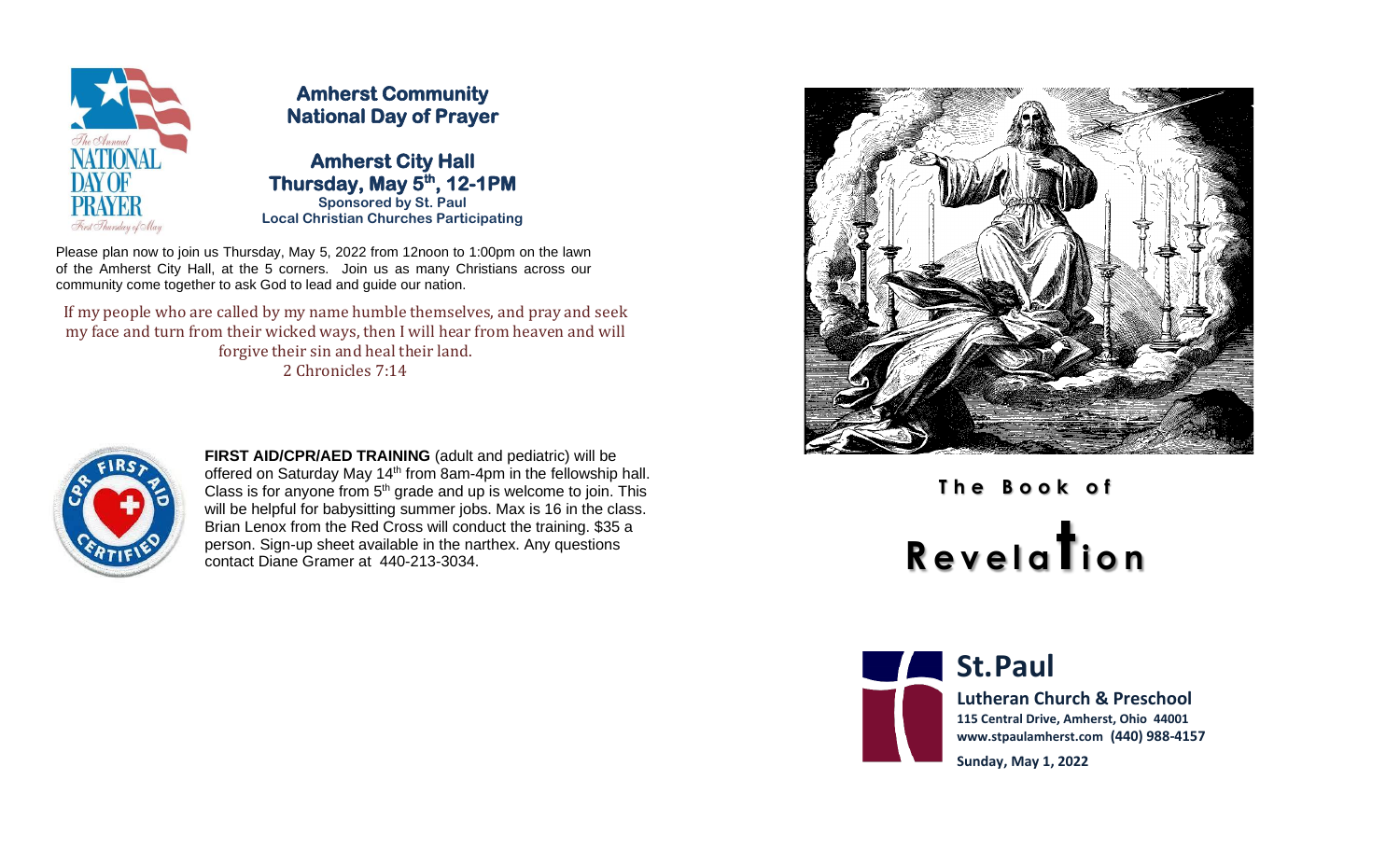## **IN TODAY'S WORSHIP: R E V E L A T I O N -** Will the world end soon? Are we in

"The Last Days?" Today we begin a series of sermon messages on the Bible Book of Revelation. This is a challenging book because of the imagery and symbolism in it. As we study this book you will discover a powerful message of hope for *YOU!* Christ is Lord of all! Even when evil seem to have the upper hand, look to Jesus. He is glorified, rules all things, will come again, and those who trust Him as their Savior will live forever with Christ in heaven. We encourage you to read through Revelation on your own as we go along. We begin today with *"Who's In Charge?"*

**PRAYER BEFORE WORSHIP:** Come to us, resurrected and living Lord Jesus. Bring to us a sure and lasting faith in Your power and Your presence. Make our lives to be the sort where others might see that Your love reigns in our hearts, and Your rule over our lives sets our minds at peace. Amen

**Please fill out a Communication Card in the pew, and pass it towards the center aisle anytime in the first half of the worship service**. You may also use the yellow card in your pew to write down prayer requests for needs or praises. Ushers will gather them during the hymn prior to the sermon. This means you will no longer need to stop on the way into worship to complete one. Offerings will continue to be collected at the doors.

**Ushers are standing by to assist you** in locating a seat, directing you to restrooms, coat racks, and any other help you might need.

**Kids' Activity Bags** are filled with crayons and coloring booklets, and other quiet things to keep kids' attention. They are in the back of the worship center or see an usher for these.

**WORSHIP WITH US @ ST. PAUL'S ON-LINE --** St. Paul's 8:30 AM and 10 AM worship services are live-streamed on Sunday mornings. Go to the church website (www.stpaulamherst.com) and click on the Live-Stream banner on the home page. Recordings of the 8:30AM worship services remain on-line after the livestream for viewing anytime.

**Altar Flowers given to the glory of God by** Roger & Wanda Aschenbach in memory of their parents.

**Elevator** Please note in order for the elevator to operate properly gates and doors on all levels must be fully closed. Thank you Trustees

*Closer Walk* daily devotional guides help you grow closer to God as you read through the New Testament in one year. May-June issues are now available on the resource wall, lower level of narthex (lobby). If you signed up for this program you will find your copy in your member mailbox. Free New Testaments are also on the resource wall for you.

**A beautiful welcome gift basket** is ready for *you* to give to your new neighbor! All you need to do is write down the address on an entry form in the narthex. Do it today!

| This Week For The Lord           | <b>Looking Ahead One Week</b> |  |
|----------------------------------|-------------------------------|--|
| 5/1 Holy Communion 8:30 AM       | <b>5/8</b> Worship 8:30 AM    |  |
| Worship 11 AM                    | Holy Communion 11 AM          |  |
| New Life with God 11:15 AM       | New Life with God 11:15 AM    |  |
| $5/2$ Elders 7 PM                | 5/10 Seasoned Saints 10 AM    |  |
| 5/3 Seasoned Saints 10 AM        | Women's Ministry 7 PM         |  |
| Preschool Board 4 PM             | 5/14 First Aid/CPR Class 8 AM |  |
| Women's Ministry 7 PM            |                               |  |
| 5/4 Ministry Team 6 PM           |                               |  |
| 5/5 National Day of Prayer 12 PM |                               |  |

 **Serving in God's House:**

| <b>Pastor</b>      | Rev. Paul Werner                                        |
|--------------------|---------------------------------------------------------|
| Organist           | Oziah Wales                                             |
| <b>Elders</b>      | Ron Fisher, John Schick (L)                             |
| <b>Readers</b>     | Christine Krupp (E) Tina Muska (L)                      |
| <b>Greeters</b>    | Harold & Debbie Gibson                                  |
| <b>Altar Guild</b> | Lynn Jiovanazzo, Judy Starbuck                          |
| <b>Head Usher</b>  | Ron Fisher                                              |
| <b>Ushers</b>      | Dan Streza, Chuck Draga, Danny Kemery, Bob Kemmerle (E) |

## **St. Paul Lutheran Church & Preschool**

**Sunday Worship Services: 8:30**AM **& 10**AM **In-Person or Live Stream** @ [www.stpaulamherst.com](http://www.stpaulamherst.com/) **Church/Office: 440-988-4157 Fax: 440-988-5436 E-Mail: churchoffice@stpaulamherst.com Church Website: stpaulamherst.com Rev. Paul G. Werner, Pastor - Office: (440)988-4157 Cell: (586)201-3302 Beth Naro, Preschool Director – Preschool Phone: (440)988-5427 Oziah Wales, Organist**